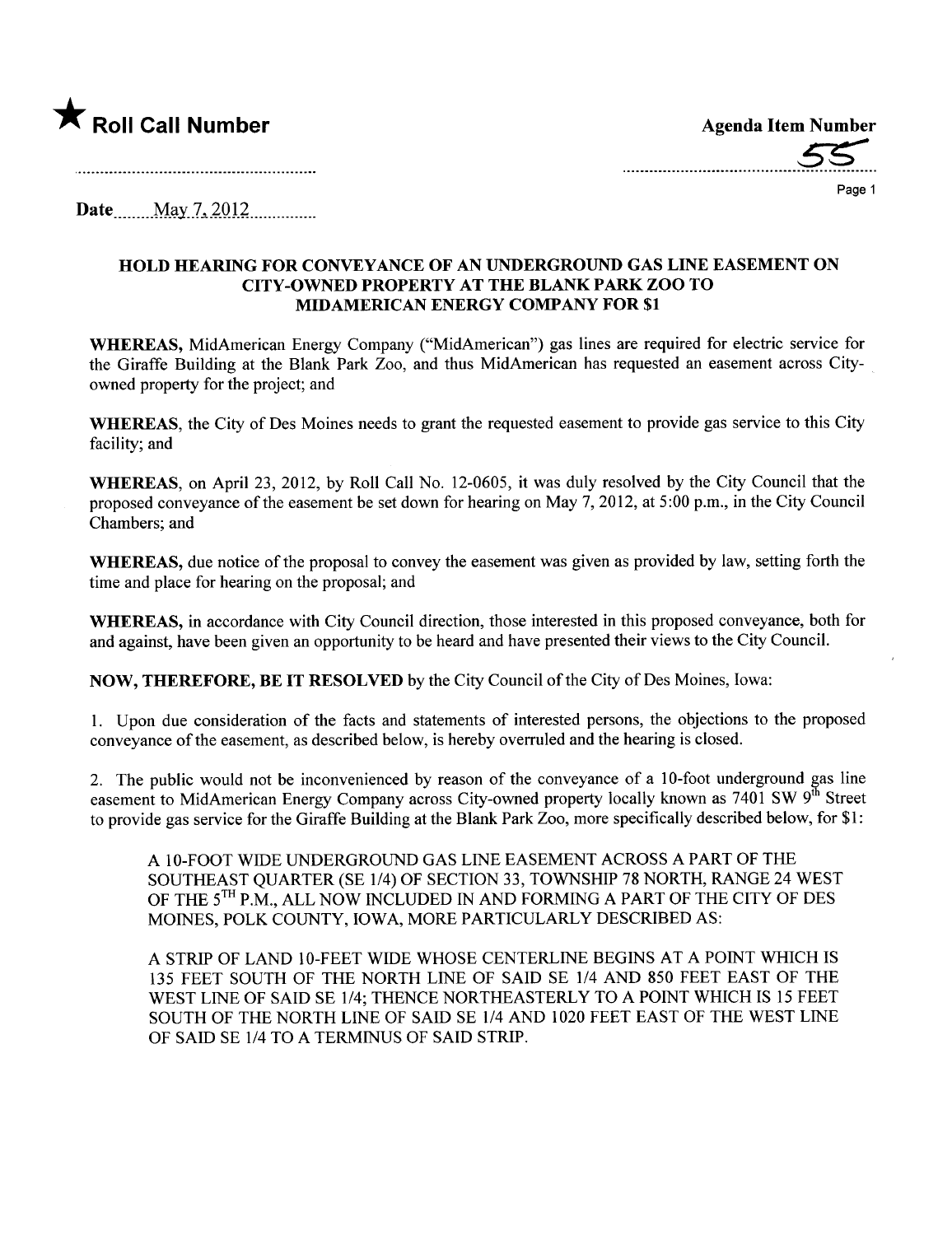

\* Roll Call Number<br>
Agenda Item Number<br>
55

Page 2

Date \_\_\_\_\_ May 7, 2012

3. That the conveyance of the above-described easement to MidAmerican Energy Company for \$1 to provide gas service to a City facility, be and is hereby approved.

4. The Mayor is authorized and directed to sign the easement for the conveyance identified above, and the City Clerk is authorized and directed to attest to the Mayor's signature.

5. The City Clerk is authorized and directed to forward the original of the easement, together with a certified copy of this resolution and of the affidavit of publication of the notice of this hearing to the Real Estate Division of the Engineering Department for the purpose of causing the documents to be recorded.

6. The Real Estate Division Manager is authorized and directed to forward the original of the easement, together with a certified copy of this resolution and of the affidavit of publication of the notice of this hearing, to the Polk County Recorder's Office for the purpose of causing these documents to be recorded.

7. Upon receipt of the recorded documents back from the Polk County Recorder, the Real Estate Division Manager shall mail the originals of the easement and copies of the other documents to the grantee.

8. There will be no proceeds associated with the conveyance of this easement.

Moved by to adopt.

APPROVED AS TO FORM:

Glenna K. Frank

Assistant City Attorney

 $\sim$   $\prime$ 

| for                   |             |             |             |                 |                                                                                                   |  |  |
|-----------------------|-------------|-------------|-------------|-----------------|---------------------------------------------------------------------------------------------------|--|--|
| <b>COUNCIL ACTION</b> | <b>YEAS</b> | <b>NAYS</b> | <b>PASS</b> | <b>ABSENT</b>   | <b>CERTIFICATE</b>                                                                                |  |  |
| <b>COWNIE</b>         |             |             |             |                 |                                                                                                   |  |  |
| <b>COLEMAN</b>        |             |             |             |                 | I, DIANE RAUH, City Clerk of said City hereby<br>certify that at a meeting of the City Council of |  |  |
| <b>GRIESS</b>         |             |             |             |                 | said City of Des Moines, held on the above date,                                                  |  |  |
| <b>HENSLEY</b>        |             |             |             |                 | among other proceedings the above was adopted.                                                    |  |  |
| <b>MAHAFFEY</b>       |             |             |             |                 |                                                                                                   |  |  |
| <b>MEYER</b>          |             |             |             |                 | IN WITNESS WHEREOF, I have hereunto set my<br>hand and affixed my seal the day and year first     |  |  |
| <b>MOORE</b>          |             |             |             |                 | above written.                                                                                    |  |  |
| <b>TOTAL</b>          |             |             |             |                 |                                                                                                   |  |  |
| <b>MOTION CARRIED</b> |             |             |             | <b>APPROVED</b> |                                                                                                   |  |  |
|                       |             |             |             | Mayor           | City Clerk                                                                                        |  |  |